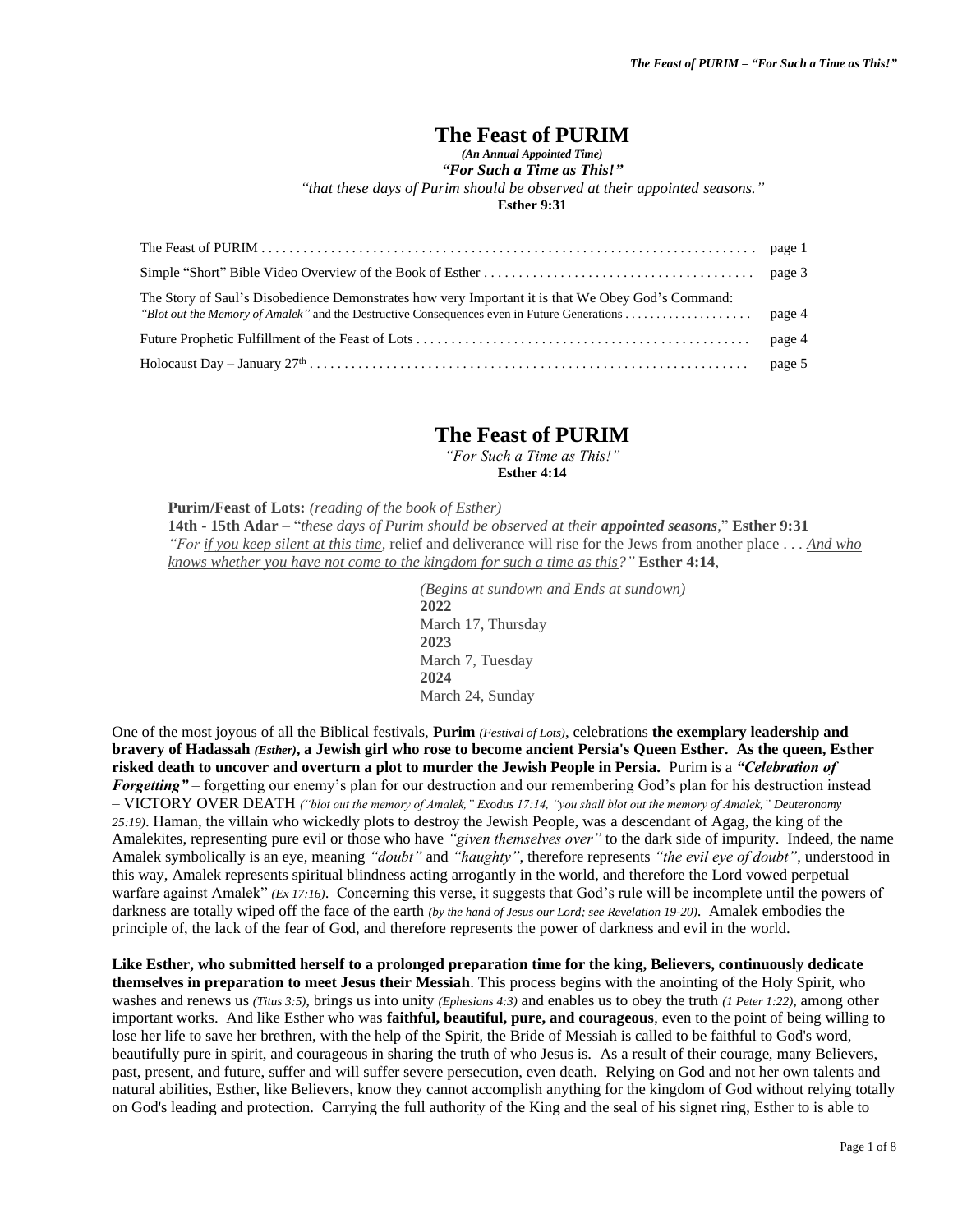issue decrees that cannot be revoked *(Esther 8:8)*, in the same manner, Jesus gives His followers the authority to defeat the works of the enemy *(Luke 10:19)*.

## **The Holiday of PURIM always begin 30-days out from the Feast of Passover, annually during the same time of the beginning of Spring.** Like Esther, are you called **FOR SUCH A TIME AS THIS?**

**"For Zion's sake** I will not keep silent, and for Jerusalem's sake I will not be quiet, until her righteousness goes forth as brightness, and her salvation as a burning torch." *(Isaiah 62:1)*

One of the most joyous of all Jewish celebrations, **Purim** *(Festival of Lots)*, **begins at sundown on Adar 13th** . This fun and inspirational holiday celebrates **the exemplary leadership and bravery of Hadassah, a Jewish girl who rose to become ancient Persia's Queen Esther. As the queen, Esther risked death to uncover and overturn a plot to murder the Jewish People in Persia.** In struggling with the decision to seek the king's mercy, she modeled courage, wisdom, and perseverance, while rallying her people to fast and pray for their lives. The story of Esther can be our story. We may or may not reach the status of a queen, but each of us are placed in positions of influence where we can access God's wisdom to overturn schemes and expose evil plots against God's people and plans. Let's now take a closer look at how Esther did just that and what followers of Yeshua HaMashiach *(Jesus the Messiah)* can learn from her.

#### **Purim: Evil Plans and the Courage to Expose Them**

The story of Purim is recorded in the Book of Esther *(Megillat Esther)*. This wonderful book has three main characters: Esther and her cousin Mordecai, the heroes of the story, and Haman, the villain who wickedly plots to destroy the Jewish People. **Esther** is an orphan who had been raised in Persia by her cousin Mordecai. She grows into a beautiful, young Jewish woman who becomes part of the Persian king's harem after the king banishes the queen, Vashti, for her disobedience to him *(Esther 1).* Esther receives 12 months of beauty treatments and eats special food in preparation of being presented to the king. **The hidden hand of God is at work in her life while living in the king's harem.** He falls head over heels in love with her. The king loves her so much, in fact, that he singles her out to marry her and be his queen. **The king does not know, however, that Esther is a Jew,** since Mordecai had advised her not to reveal her identity.

While Esther is serving as queen, Mordecai uncovers a plot to kill the king, which saves the king's life. Yet, Mordecai's loyalty to the king does not earn him favor with the king's chief minister, Haman, who is appointed after this event. Mordecai, who sits daily at the palace gate, **refuses to bow to Haman. In retaliation, Haman plots the deaths of all Jews living in the empire.** With the king's permission, he casts lots *(purim)* to determine the best date on which to carry out the massacre. It falls on **Adar 13.**

## *"If You Remain Silent . . ."*

**Mordecai advises Esther to bravely go to the king to plead with him for their lives.** Going in to see the king may, of course, seem like the logical thing to do, but it will put Esther's life in immediate danger. Even though she is queen, Esther cannot come into the king's presence without him first summoning her. **She tells Mordecai that she may be put to death if**  she shows up uninvited. But Mordecai reasons with her, "Do not imagine that you in the king's palace can escape any more than all the Jews. **For if you remain silent at this time**, relief and deliverance will arise for the Jews from another place and you and your father's house will perish. **And who knows whether you have not attained royalty for such a time as this?**  *(Esther 4:13–14)* Esther realizes the wisdom in Mordecai's advice and says, *"I will go in to the king, which is not according to the law; and if I perish, I perish," (Esther 4:16)* – which is to say, *"God's will be done."* Though the name of God is not mentioned in the Book of Esther, **she commits her ways to the Lord** by calling her people to a three-day fast before entering the king's presence: *"Go, gather together all the Jews who are in Susa, and fast for me. Do not eat or drink for three days, night or day. I and my maids will fast as you do. When this is done." (Esther 4:16)* **She fasts for three days before going to the king, and when she enters his presence,** she finds his grace, instead of his wrath. In a series of comical twists and turns *(you'll have to read Esther to find out what they are)*, God humbles the proud and exalts the lowly who trust in Him. Esther, the Jewish orphan who rose to become a Persian Queen, finally has the opportunity to expose Haman and save the Jewish People from his savage plot to destroy them.

#### **Esther: A Picture of the Body of Messiah**

**On the surface, the Book of Esther has some simple lessons, but digging deeper, it also reveals surprising mysteries.** The heroine, Esther, seems to reflect the Bride of Messiah *(His followers)* in several ways: She is not like the former Queen Vashti, who was rebellious to her husband and king, perhaps occupied with her own "agenda" and, therefore, banished from the kingdom. The world is certainly occupied with its own agendas, wealth, and prestige. But dedicated followers of Messiah are occupied with obeying and serving their Lord and Savior, Yeshua HaMashiach *(Jesus the Messiah)*. Likewise, Esther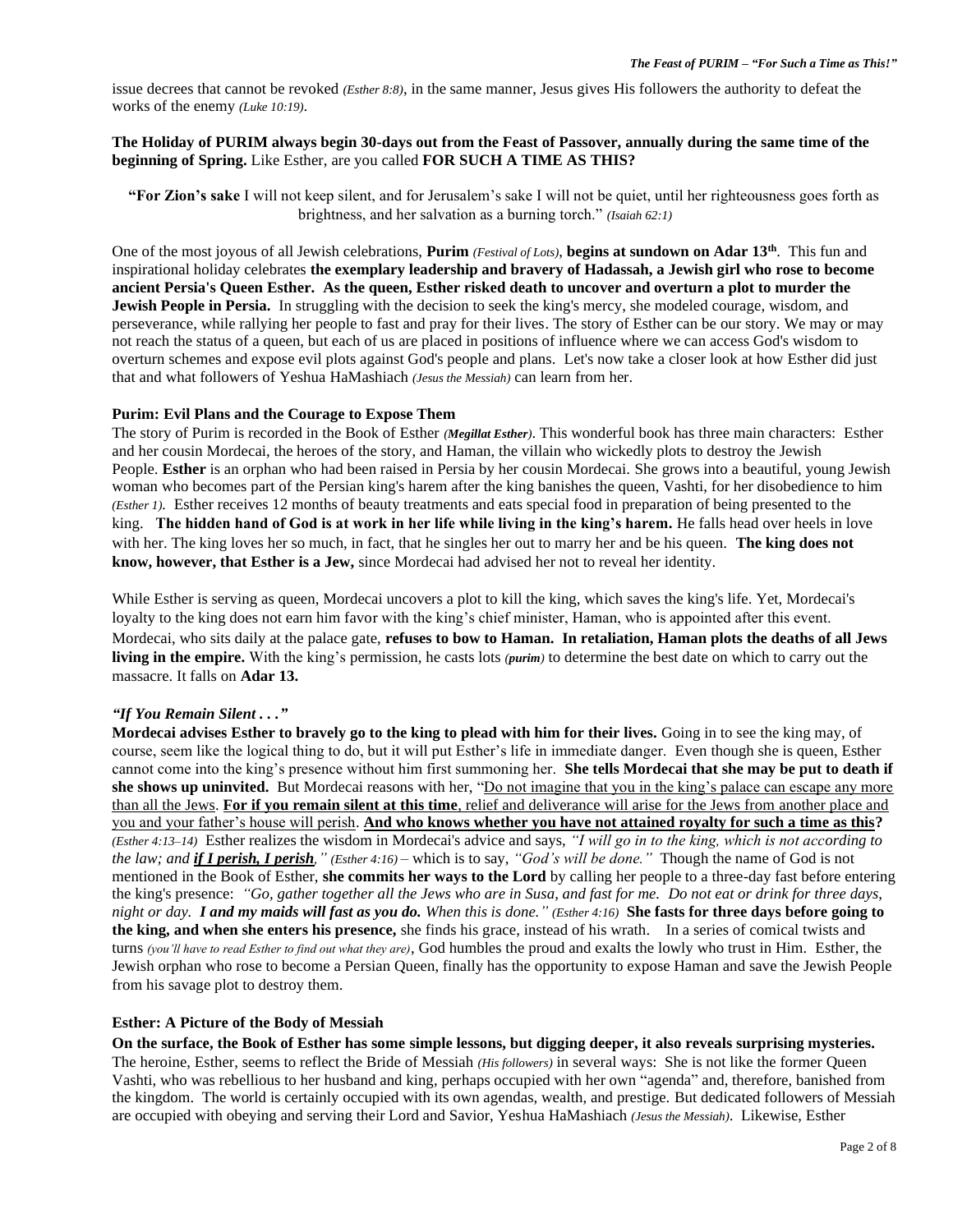occupied herself with her duties as queen as well as her duties to the Jewish People. The Megillat Esther *(Scroll of Esther)* is read twice on Purim, once on the Eve of Purim and once during Purim day.

**Esther submitted herself to a prolonged preparation time** before being brought into the king. She was anointed with oil of myrrh *(which is symbolic of suffering, cleansing, healing, and anointing)*, as well as beautifying preparations and perfumes. *(Esther 2:12)*

Esther desired to please the king; therefore, over all the other women seeking to be elevated to the position of queen, she was chosen as his bride. **Likewise, dedicated Believers continuously prepare to meet Messiah Yeshua**. This process begins with the anointing of the Ruach HaKodesh *(Holy Spirit)*, who washes and renews us *(Titus 3:5)*, brings us into unity *(Ephesians 4:3*) and enables us to obey the truth *(1 Peter 1:22),* among other important works.

**Esther was faithful, beautiful, pure, and courageous** – even to the point of being willing to lose her life to save her brethren. With the help of the Ruach *(Spirit)*, the Bride of Messiah is called to be faithful to God's word, beautifully pure in spirit, and courageous in sharing the truth of who Yeshua is. As a result of their courage, many Believers suffer severe persecution, even death. **Esther relied on God and not her own talents and natural abilities.** She sought God through fasting and prayer before embarking on a courageous plan of action. So, too, Believers know they cannot accomplish anything for the kingdom of God without relying totally on God's leading and protection. **Esther carried the full authority of the King** and the seal of his signet ring to issue decrees that cannot be revoked *(Esther 8:8).* Likewise, Yeshua gives His followers the authority to defeat the works of the enemy *(Luke 10:19).*

#### **Purim: More Than a Time to Remember**

**While Purim is a time to remember God's deliverance** of the Jewish People from anti-Semitic forces in Persia about 2,500 years ago, it is also a time to remember that enemies have risen against the Jewish People in every age.

**Purim is also a time for Believers** around the world to heed the call of the Ruach HaKodesh *(Holy Spirit)* to rise up like Esther on behalf of the Jewish People. Today, forces in modern-day Persia *(Iran)* again seek to annihilate Israel. Moreover, anti-Semitism is on the rise in nearly every nation, even in the United States and throughout Europe. A European Union (EU) report published in December states that "anti-Semitism pervades everyday life" in EU member states and *"anti-Semitic harassment is so common that it becomes normalized." (EUFRA)* In 2018, hate crimes against Jews in New York totaled more than all other targeted groups combined. *(Haaretz)*

**In these end times, it will take courage to count the cost of speaking out and saying with Esther,** *"If I perish, I perish."* Indeed, now is not the time to remain silent. **A poem attributed to Martin Niemoeller**, an influential Lutheran pastor from World War II, who was arrested and imprisoned in the Dachau concentration camp for withdrawing his support of Hitler, **illustrates the importance of challenging hatred and injustice:**

> *They came first for the communists, And I didn't speak up because I wasn't a communist. Then they came for the Jews. And I didn't speak up because I wasn't a Jew. Then they came for the trade unionists, And I didn't speak up because I wasn't a trade unionist. Then they came for the Catholics, And I didn't speak up because I was a Protestant. Then they came for me, And by that time, no one was left to speak up.*

> > *MessianicBible.com*

#### **Simple "Short" Bible Video Overview of the Book of Esther:**

*https://www.bing.com/videos/search?q=purim+video+bible+project&docid=608041629903161385& mid=301348FEDA36DEE81612301348FEDA36DEE81612&view=detail&FORM=VIRE*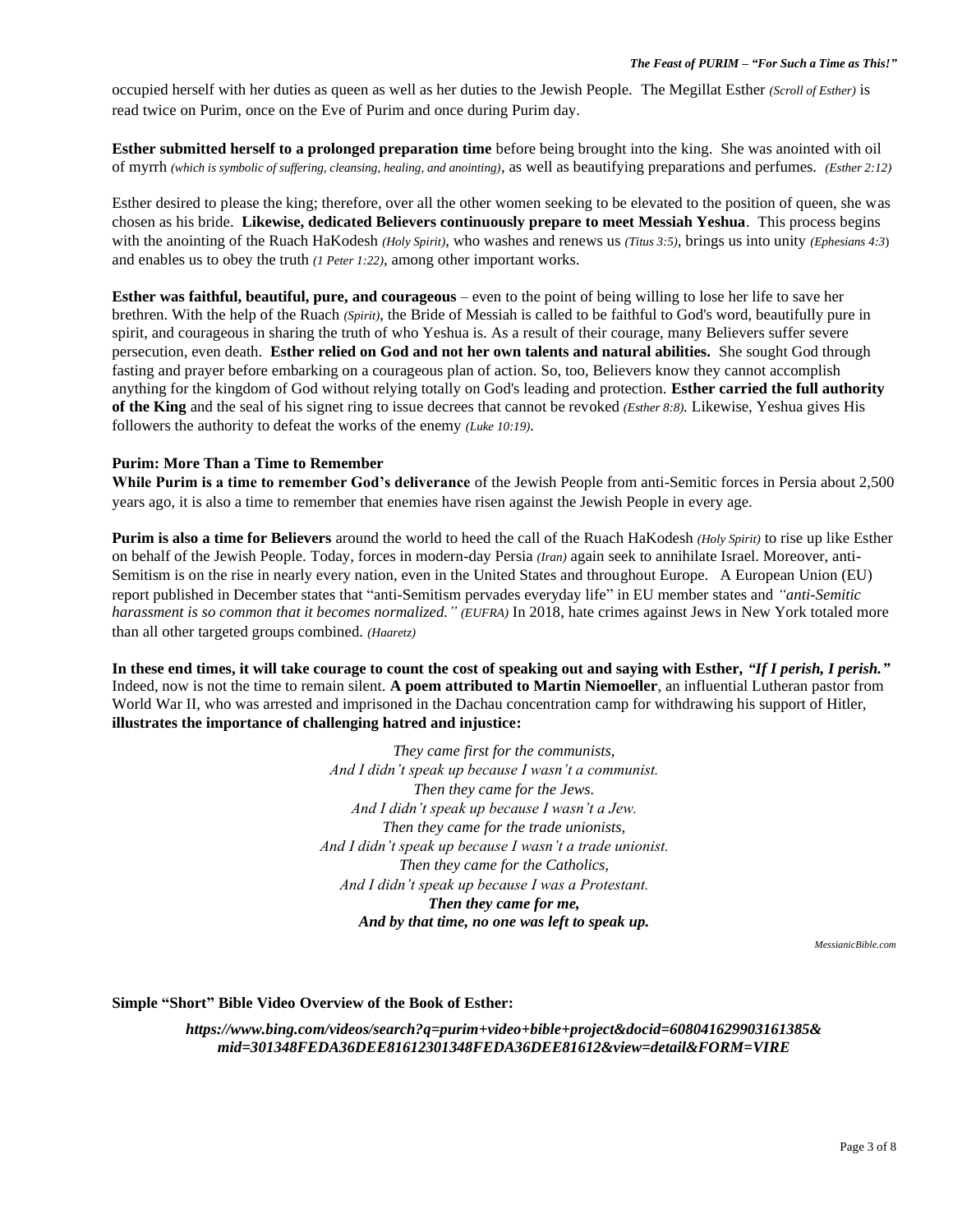**The Story of Saul's Disobedience Demonstrates how very Important it is that We Obey God's Command to** *"Blot out (unmask) the Memory of Amalek (eye of doubt/evil)"* **and the Destructive Consequences even in Future Generations.**

In the Shabbat Zachor *("Remember!")* portion of the reading *(Deuteronomy 25:17-19; 1 Samuel 15:2–15:34)*, the Shabbat before Purim, the holiday on which we celebrate the foiling of Haman the Amalekite's plot to destroy the Jewish people, in which we are commanded to remember the evil of Amalek and to eradicate it from the face of the earth, God commands King Saul to completely destroy the Amalekites:

*"This is what the Lord Almighty says: 'I will punish the Amalekites for what they did to Israel when they waylaid them as they came up from Egypt. Now go, attack the Amalekites and totally destroy all that belongs to them. Do not spare them; put to death men and women, children and infants, cattle and sheep, camels and donkeys.'"* **1 Samuel 15:2–3**

But Saul fails to carry out God's command and spares the life of Agag, the king of Amalek:

*"But Saul and the army spared Agag and the best of the sheep and cattle, the fat calves and lambs—everything that was good. These they were unwilling to destroy completely, but everything that was despised and weak they totally destroyed."* **1 Samuel 15:9**

For this disobedience, God regrets choosing Saul as king and decides to give the kingdom to another:

*"Then the word of the Lord came to Samuel: "I regret that I have made Saul king, because he has turned away from me and has not carried out My instructions."* **1 Samuel 15:10–11**

Why is this special Scripture portion read just before Purim?

It is because the anti-Semite in the book of Esther, Haman, who tried to annihilate all the Jews of Persia, is believed to have descended from the Amalekites.

Esther 3:1 describes Haman as being an Agagite – a descendant of Agag the Amalekite king.

The story of Saul's disobedience demonstrates how very important it is that we obey God's command.

Failure to do so can have destructive consequences even in future generations.

## **Future Prophetic Fulfillment of the Feast of Lots**

**"Future Prophetic Fulfillment" of the Feast of Lots:** will be fulfilled at the unveiling of the worker of lawlessness who will erect an image of himself in the Temple, during what has been prophesied as the **"Abomination of Desolation"** ("*So when you see the abomination of desolation spoken of by the prophet Daniel, standing in the holy place (let the reader understand"* – Dan 7:25, 9:26-27, 11:3, Matt 24:15-28, 2 Thess 2:4, Rev 11:7, 13:5-6). And this, at an **Appointed Time**, as Jesus instructed, *"Pray that your flight may not be in winter or on a Sabbath,"* Matthew 24:20, which describes a specific time, during a curtain **Feast/Appointed Time**, the **Feast of Purim**, *"the Jews firmly obligated themselves and their offspring and all who joined them, that without fail they would keep these two days according to what was written and at the time Appointed every year, that these days should be remembered and kept throughout every generation, in every clan, province, and city, and that these days of Purim should never fall into disuse among the Jews, nor should the commemoration of these days cease among their descendants,"* Esther 9:27-28, which falls exactly 30-days before the Feast of Passover, but even more significantly, **falls most years, at the beginning of Spring**, *"not in winter or on a Sabbath"*. And like Hamon in the story of Esther, the Anti-christ's plan is to destroy God's people, either by deception *("The coming of the lawless one is by the activity of Satan with all power and false signs and wonders, and with all wicked deception," 2 Thess 2:9-12)* or persecution *("For then there will be great tribulation, such as has not been from the beginning of the world until now, no, and never will be," Matthew 24:21)*.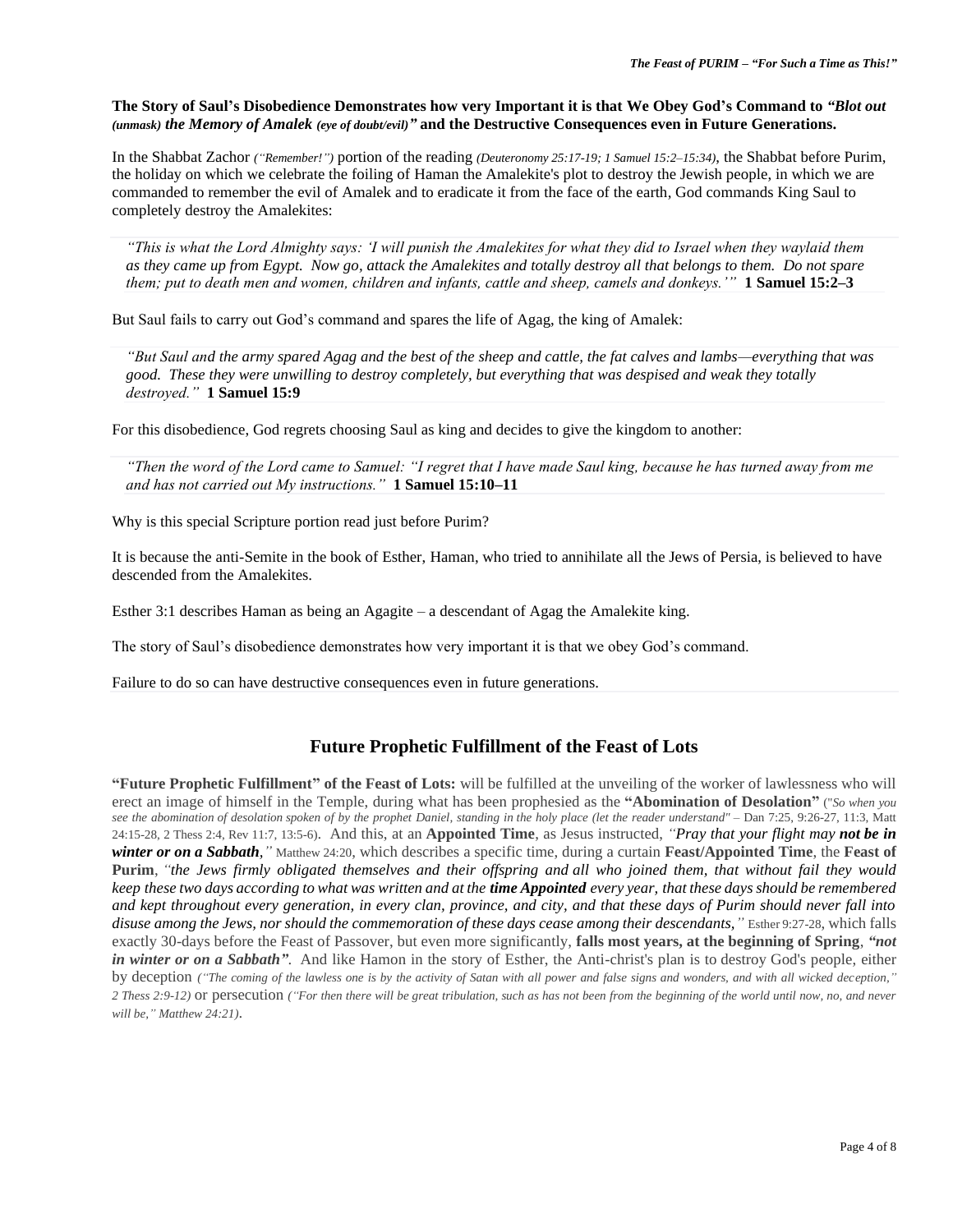## **Holocaust Day** *January 27th*

*"For my days vanish like smoke; my bones burn like glowing embers. My heart is blighted and withered like grass; I forget to eat my food. In my distress I groan aloud and am reduced to skin and bones." (Psalm 102:3–5)*

The tragic shooting at the Chabad synagogue in San Diego, California on the last day of Passover 2019 is a vivid reminder that hatred towards the Jewish People is still alive and well 74 years after the Holocaust death camps were liberated.

The shooter believed lies that have been told for centuries about the Jewish People – lies similar to those told by **Adolf Hitler and the Nazi regime, which convinced millions of educated Germans and other Europeans to try to exterminate the entire Jewish bloodline.**

They succeeded in murdering six million Jews, including many relatives of our ministry staff.

These were the same lies that the shooter in Pittsburgh, Pennsylvania believed when he killed eleven people on Shabbat six months earlier at the Tree of Life Synagogue.

Because we can never forget the tragic consequences of such evil lies and genocidal plans, Israel instituted **Yom HaShoah** *(Holocaust Day)*, a day of remembrance.

Israelis set aside this day to remember the six million Jewish people – one third of the world's Jewish population who were murdered in the Holocaust.

On this *"Day of Remembrance"* at 10 a.m., traffic will come to a stop all over the Holy Land. Israelis will step out of their cars and stand silently in the streets to honor the millions who died in the Holocaust as well as those who risked their lives defying the Nazis to save lives.

While **the death camps were liberated 74 years ago this month** (2019), the threat of exterminating the Jews is not over whether it is a lone gunman shooting up a synagogue or Iran attempting to send nuclearn missiles into the Jewish nation.

Both countries and individuals continue to make plans in public and behind closed doors to exterminate the Jewish People as they did in the years leading up to the Holocaust.

With this memorial, Israel's Holocaust Remembrance Day, let us remember how it was systematically planned and consider how such plans are unfolding today, so that we may have the foresight and courage to stop it.

#### **The Plan to Eliminate the Jews**

On January 20, 1942, several high-ranking Nazi party and German government officials gathered at the beautiful villa in the to decide **the Final Solution** for the Jewish people.

**The term "Final Solution" was the codename for the systematic, deliberate, physical annihilation of the European Jews**, a plan that Germany's leader Adolf Hitler had authorized sometime during 1941. *(USHMM)*

#### **SS-Obergruppenfuhrer Reinhard Heydrich, who was then the director of the Reich Main Security Office; RSHA, called the meeting.**

The goal was to ensure the cooperation of the administrative heads of various government departments in the implementation of the Final Solution to the Jewish question, in which most of the Jews of German-occupied Europe were to be deported to Poland and murdered.

*"During the course of the Final Solution, the Jews will be deployed under appropriate supervision at a suitable form of labor deployment in the East. In large labor columns, separated by gender, able-bodied Jews will be brought to those regions to build roads, whereby a large number will doubtlessly be lost through natural reduction.*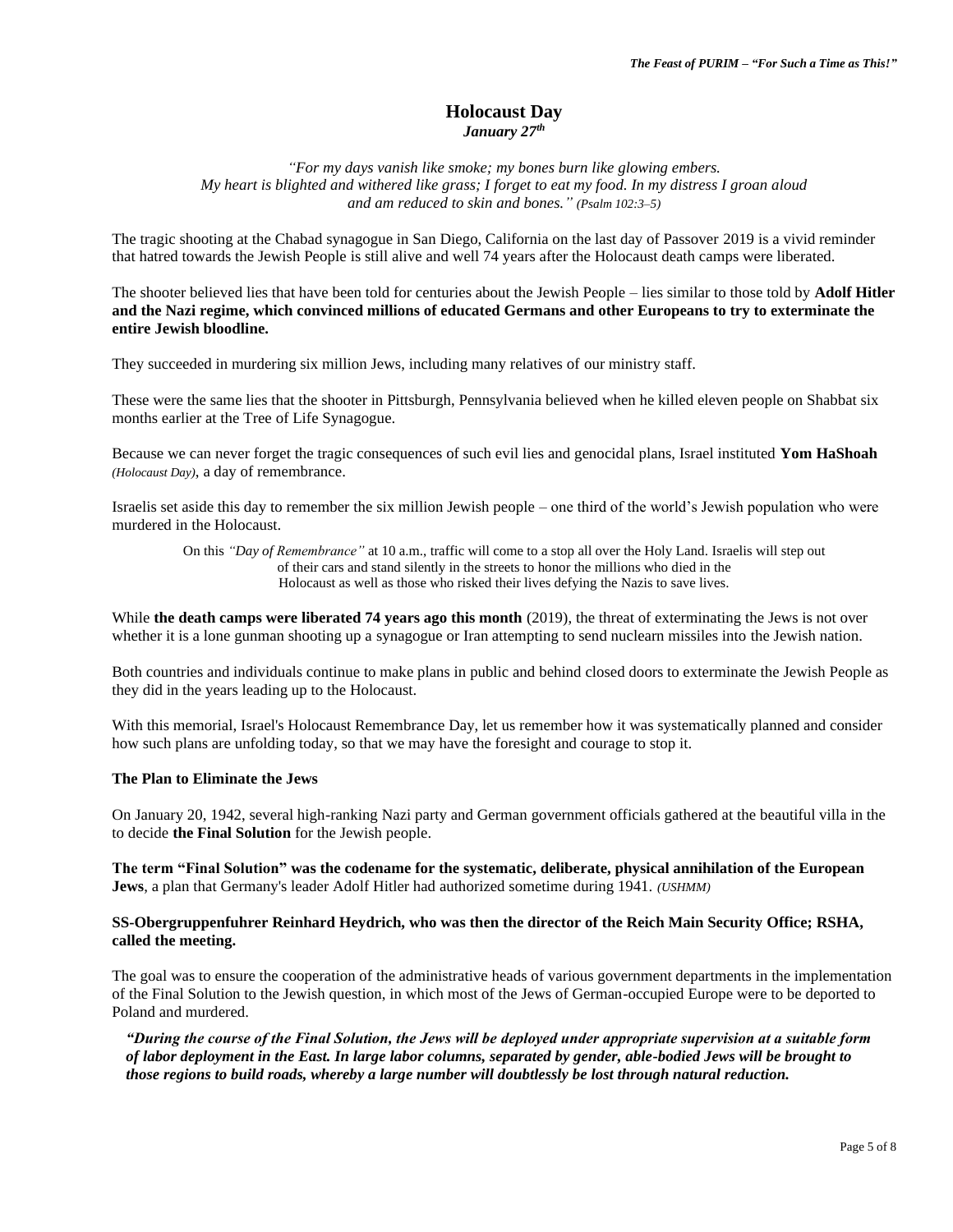*Any final remnant that survives will doubtless consist of the elements most capable of resistance. They must be dealt with appropriately, since, representing the fruit of natural selection, they are to be regarded as the core of a new Jewish revival,"* Heydrich announced.

These plans actually began a decade earlier with the rise of the Nazi regime and its leader Adolf Hitler.

## **How a Nation of Murderers Was Made**

"With cunning they conspire against your people; they plot against those you cherish." *(Psalm 83:3)*

The Nazis (National Socialist German Workers' Party) rose in power following WWI, **promoting an ideology of anti-Semitism and racial purification through eugenics** — an attempt to improve the quality of humanity's gene pool by eliminating all unfit specimens.

They also promoted the need for territorial expansion.

The Nazis intended to invade Poland and the Soviet Union and deport or kill the Jews living there, **since they were viewed as inferior to the Aryan "master race."**

In Germany, the legal discrimination of Jews had been put into force immediately following Hitler's appointment as Chancellor on the 30th of January 1933, at which time he and the Nazi party that he led seized dictatorial power.

The Law for the Restoration of the Professional Civil Service was passed as early as April 7, 1933, **making it illegal for Jews to practice law or to serve in the civil service**. Other legislation restricted them from other professions.

Initially, economic sanctions, such as these labor laws, as well as violence, had been employed to force Jews to voluntarily leave the country. **The systematic killing of Jews** began following the invasion of Poland in September of 1939 and accelerated following the invasion of the Soviet Union in June of 1941.

In July of 1941, Hermann Goring, head of Germany's defense forces and second in command to Hitler, authorized Heydrich in writing to **prepare a plan for the** *"Total Solution of the Jewish question"* in those areas that were under German control.

As well, to define the limits of the exterminations, **they had to determine who were Jewish**.

German nationals with three or four Jewish ancestors were considered Jews according to the Nuremberg laws.

Only people with four German non-Jewish grandparents were considered to be *"full-blooded"* Germans.

The **Mischling grade** *(determining how Jewish one was)* was depended on the number of one's Jewish ancestors who were members of a Jewish synagogue.

It was decided in future meetings after the first meeting at Wannsee that **Mischlings** would be socially and academically restricted and should be subject to sterilization.

However, any **Mischlings** who looked or acted Jewish could be sent to the concentration camps at any time.

With these foundations in place, on January 20, 1942, **the first Wannsee meeting commenced.**

#### **Adolf Eichmann, one of Heydrich's subordinates, kept the minutes of the meeting and handed out 30 copies to the participants.**

The only surviving copy was found in March 1947 among German Foreign Office files by American War Crimes investigators. *(Jewish Virtual Library)*

**This one copy was discovered by Robert Kempner,** a Jewish lawyer from Berlin and lead US prosecutor at the International Military Tribunal at Nuremberg. In a twist of sweet fate during the trial, Kempner prosecuted the man who revoked his German citizenship in 1935 – Wilhelm Frick.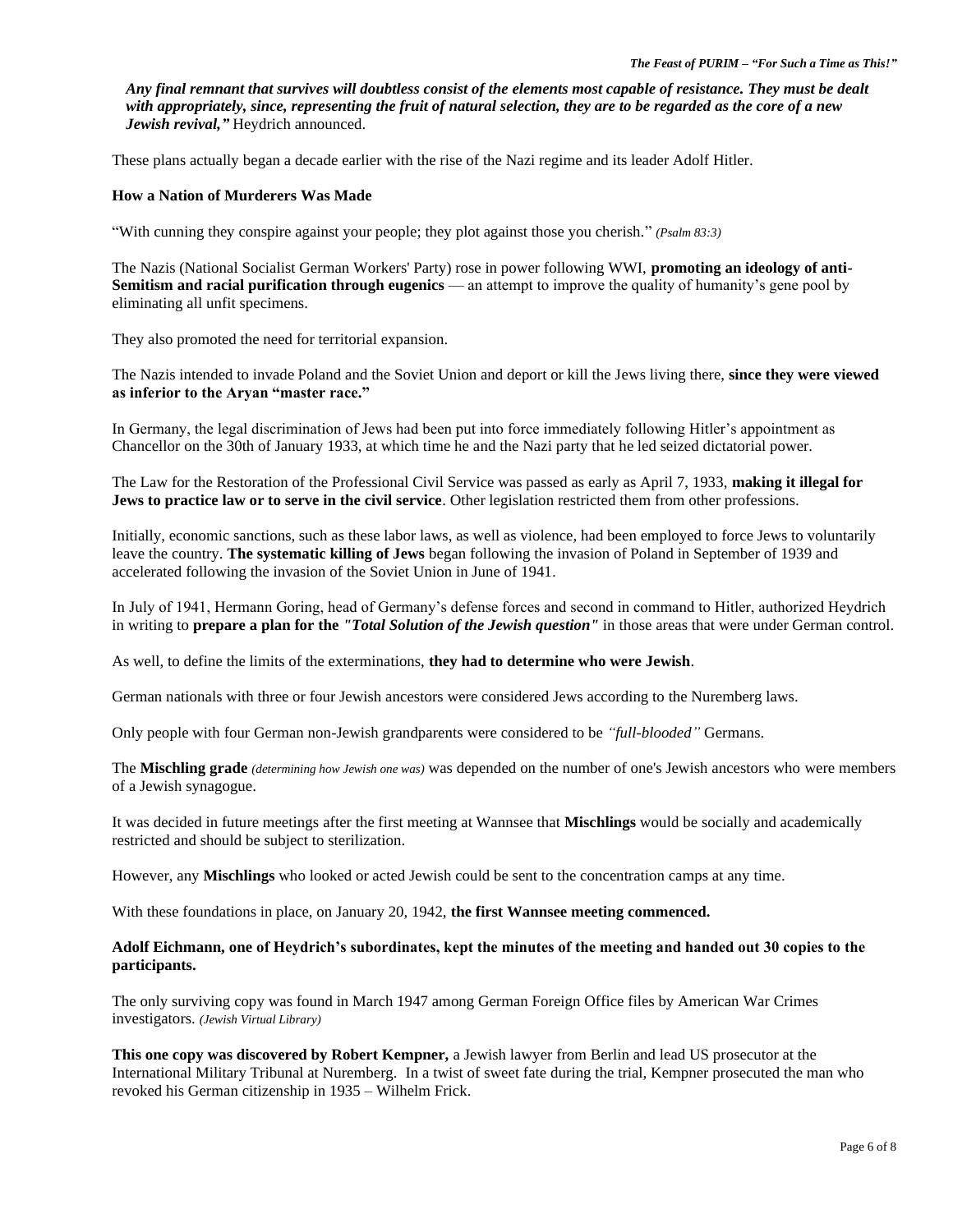Because the minutes only sum up what was discussed, they do not give a completely accurate picture of what transpired. It is known, however, that the main element of the conference was Heydrich's extended exposition of past, present, and future policies.

Those who attended the meeting represented longstanding respected government bodies that predated the Nazi state, such as the Ministry of the Interior, the Ministry of Justice, the Foreign Ministry, and the Reich Chancellery.

#### **Not one of them protested!**

Kempner himself, who had held a post in the pre-1933 Prussian Justice Ministry, found it **incredible that such individuals, apparently civilized men, eight of whom held doctorates, agreed with the plan.**

Euphemisms were used to cloud the clear intent, such as Heydrich's discussion of protocols for **"new possibilities in the East.**" Eleven million European Jews, which are listed by country, were included in these *"possibilities."*

### **The use of these euphemisms has led Holocaust deniers to say that they were not talking about murder**; however, during his trial, Adolf Eichmann confirmed that they were absolutely talking about **the systematic destruction of the Jewish People.**

*"Murder and elimination and annihilation were discussed,"* he said. *(Holocaust History)*

For the most part, all those attending agreed about the need to find a *"final solution"* for the Jewish people.

The purpose of the buffet luncheon / meeting was logistics: how to round up and transport millions of Jews to gas chambers with the cooperation of political leaders where the Jewish People resided. *(Holocaust Explained)*

Up until this time, extermination in German-occupied territories had been mostly piecemeal with Einsatzgruppen *(task force)* death squads employing locals to gather the members of Jewish communities. They murdered them and then buried them in mass graves like trash.

### **Other Jews had been herded into mass ghettos, such as the Warsaw Ghetto and that of Lvov Poland, where they were starved in a slow, agonizing death.**

## **Collaborating Governments**

Included in the logistics were those countries that were cooperating with the Nazis, such as Hungary, Slovakia, Croatia and Romania; Italy and France were not expected to be a problem.

Dr. Josef Buhler, Secretary and Deputy Governor to the General Government of **Poland** requested that the *"solution"* begin in his territory since, according to Buhler, the majority of Jews there were unfit for work and carried diseases.

Buhler promised that Heydrich's work *"would have the support of the authorities of the Governor General."*

He had only one request: *"that the Jews in this area be murdered as quickly as possible."*

#### **Apathy Fuels Anti-Semitism**

The German Wannsee Meeting took a big step among many previous steps to the "Final Solution" of exterminating the Jewish People.

**All of those steps over time led people and nations into a mass hatred** against the Jewish People and a mass silence against pure evil.

In 2017, the United Nations released a report that revealed the US, UK, and Russia knew about the atrocities in the concentration camps already in 1942, two years earlier than previously thought.

In his speech on the eve of Yom HaShoah, 2017, Isareli Prime Minister Benjamin Netanyahu said,